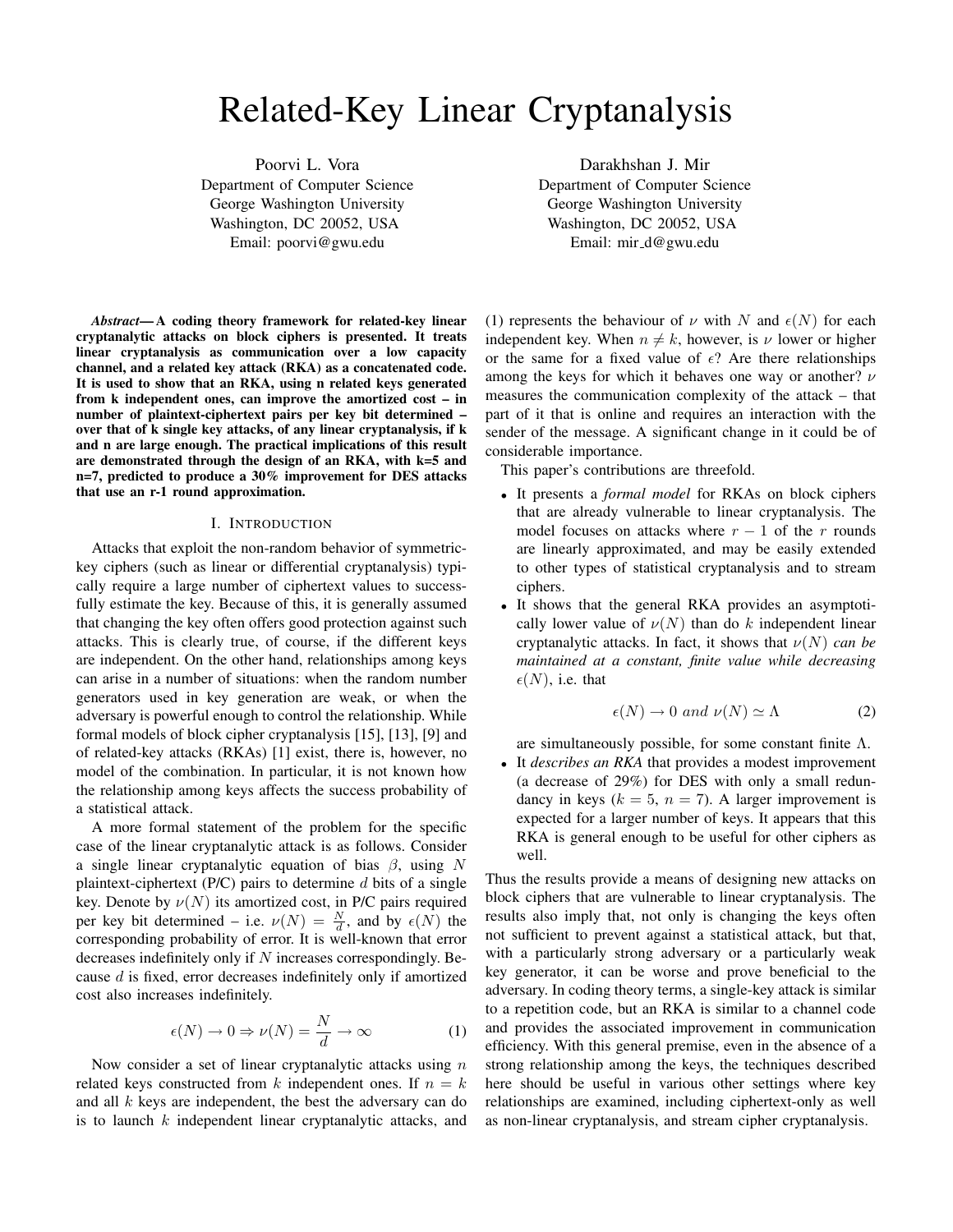## II. THE APPROACH

The paper treats linear cryptanalysis as communication over a very noisy channel, using a model of [3] extended to address known-plaintext attacks and RKAs. The message consists of the  $d$  key bits determined using a single linear approximation of the cipher. The cipher provides the encoding of the message bits, and the randomness of the channel is provided by the plaintexts used. A property of each of the  $N$  known plaintextciphertext (P/C) pairs provides an N-bit received codeword. The rate of the transmission is  $\frac{d}{N}$ . Because d is fixed by the linear approximation used, it is not possible to maintain a constant rate while increasing  $N$ . Thus it is not possible to achieve the limits of the channel coding theorem [12] with a single key attack, and, beyond a certain point, using the same key repeatedly has the disadvantage of a repetition code. This paper hence examines RKAs.

RKAs provide improvements in error performance similar to those of channel codes. The paper shows that RKAs correspond to concatenated codes, where the inner code is defined by the linear cryptanalytic attack, and the outer code by the relationship among the keys. It translates the *wrong key hypothesis* [7] to an assumption in the model, which affects the error-correcting properties of the inner code, and hence the error performance of the single key linear cryptanalytic attack.

Using Forney's constructions [4], the paper applies the channel coding theorem [12] to the super-channel, consisting of the single-key attack and its estimate, to obtain (2). Note that  $\Lambda$  does not correspond to the channel capacity of the linear cryptanalytic channel. That capacity cannot be achieved because d cannot be increased indefinitely.

The theoretical result (2) obtained is asymptotic. To determine whether there would be sufficient decrease in  $\nu$  for a small enough value of  $k$  and  $n$  to make the attack practical, a careful calibration of the error of the single-key attack, and the error of the RKA, is needed. The paper uses a few values from Matsui's [10] first theoretical and experimental results to represent the error of a single key attack as  $N$  is increased. This value represents the probability of error for the super-channel. Motivated by [4], the paper uses an outer Reed Solomon code for the RKA, and obtains estimates of improvement in amortized cost for DES over that of  $k$  single key attacks.

#### III. RELATED WORK

Filiol [3] first suggested that a known probabilistic relationship – between C and a single binary property of  $K$  – be modeled as a communication channel. In his model, for ciphertext-only attacks, the input to the channel is a single binary property of fixed key K, denoted  $\mathcal{I}(K)$  (the parity of a few bits, say), see Figure 1. Its output is a bit of  $C$ , or the parity of a few bits of  $C$ . The channel output is equal to the channel input with a probability slightly greater than half. The property may depend on the output, i.e. it could be an encoded bit of the key with feedback. Each use of the cipher transmits the same property over the channel, and corresponds to a repetition code on the property. Our model shows that known-plaintext



Fig. 1. Filiol's Channel Model [3]

cryptanalysis, approximating the cipher for  $r - 1$  rounds, can be used to generate several, distinct, encoded bits of the key.

[3] also describes how the same set of  $N$  received bits may be decoded as a single repetition code of length  $N$ , or as  $n$ codes of length  $\frac{N}{n}$ . While not explicitly described thus, this is the decoding technique for a concatenated code, with an inner repetition code of length  $\frac{N}{n}$  (over the property of the key,  $\mathcal{I}(K)$ ), and an outer repetition code of length n (over the key). [3] correctly indicates that, in this case, concatenation provides no advantage, and that the most efficient decoding is one where the received bits are treated as consisting of a single codeword. [3] does not treat related-key attacks, and uses concatenation only for decoding, not for the purpose of increasing the efficiency of transmission across the cipher channel.

In other related work, Jakobsen [9] treats attacks on ciphers whose properties can be modeled as polynomials of small degree, and uses recent work in computational coding theory to efficiently decode attacks. In particular, he proposes the list decoding model, where the key estimate consists of small set of possibilities, as opposed to a unique one. Relatedkey attacks are not addressed in this model. The framework of Wagner [15] describes more formally the techniques for obtaining the probabilistic relationships among P, C and K. It models the relationships as Markov chains, in the manner of [13], [14]. Our work models a relationship as a channel, which allows us to address related-key attacks, and provides access to a rich literature in coding theory. At the same time, our work allows, in a very natural way, the use of Wagner's model to determine the communication channel, and the properties transmitted across it.

Biham examines related key attacks on block ciphers tracing the relationships among the keys to the key scheduling algorithm [2]. After demonstrating how related key attacks lower the complexity for specific block ciphers, he stresses the need for a careful design of the key scheduling algorithm. Kelsey, Schneier and Wagner [5], [6] further present more related key attacks on various other block ciphers and demonstrate how real protocols can be exploited to mount such attacks on them.

#### IV. OUR FRAMEWORK: SINGLE KEY ATTACKS

## *A. Preliminaries*

We use notation very similar to that of Harpes, Kramer and Massey [7], from where we also draw our description of linear cryptanalysis. An  $r$ -round block cipher of block size  $q$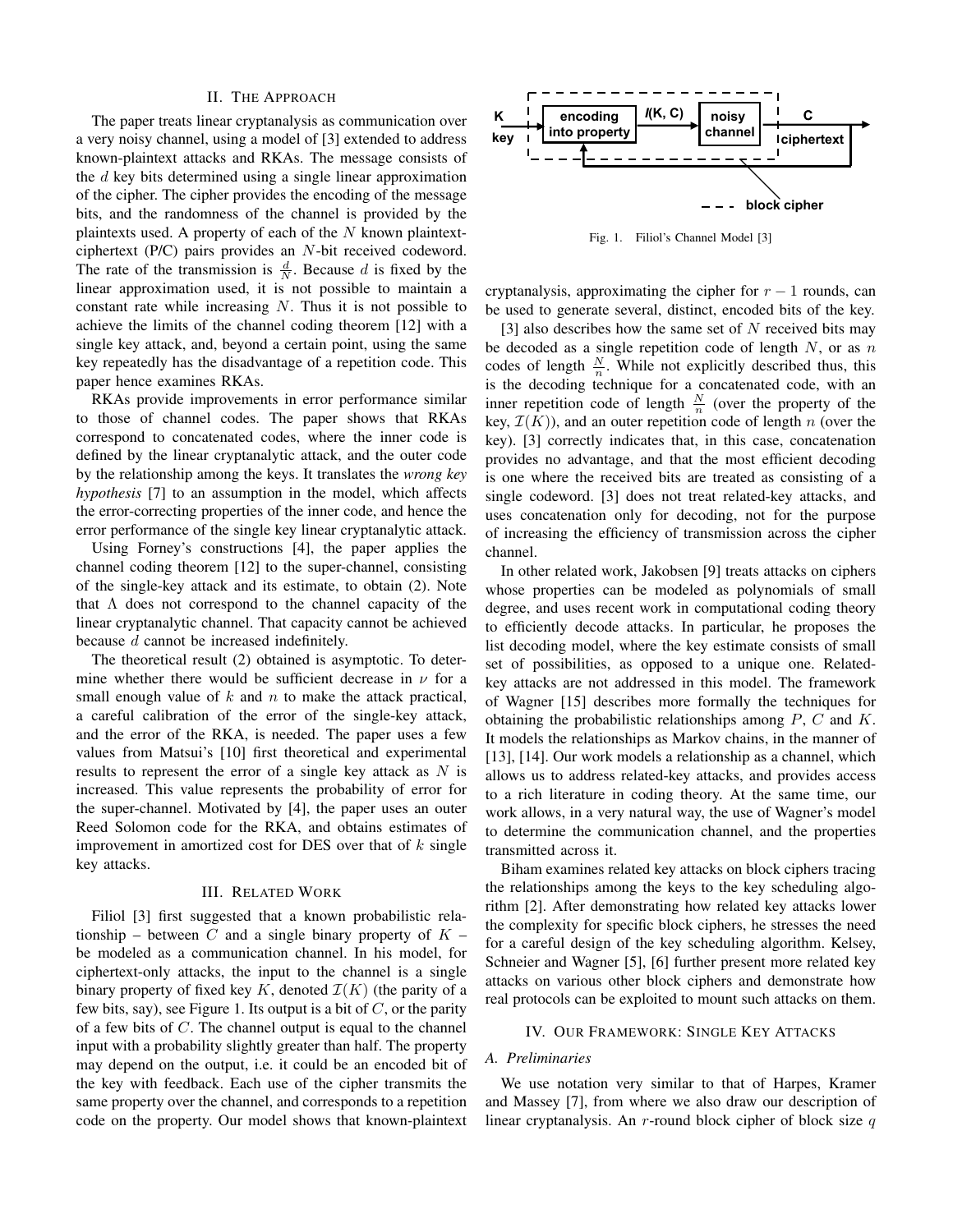consists of  $r$  rounds of application of a keyed round function  $\mathcal{F}_K$ , a bijection, using a different *round key*  $K^{(i)}$  for each round. The key to the cipher consists of all the round keys:  $K^{(1,2,..r)} = (K^{(1)}, K^{(2)},...K^{(r)})$ , where  $K^{(i)} \in \mathcal{K}$ , the roundkey space. Plaintext P and ciphertext C belong to  $\Sigma<sup>q</sup>$ , the set of all binary *q*-tuples. We consider the attack described by Matsui [10] that uses approximations of  $r - 1$  rounds of the cipher, and then uses the round function itself for the  $r^{th}$ round.

In linear cryptanalysis, [10], [8], a single round of the cipher may be approximated using a linear expression of the form:

$$
Pr[h_1(X) \oplus h_2(Y) \oplus h_3(K) = 0] = \frac{1}{2} \pm \gamma
$$
 (3)

where  $\gamma$  is positive, X is the round input, Y the output, and K the round key, i.e.  $Y = \mathcal{F}_K(X)$ , and  $h_1, h_2$  and  $h_3$  are linear or affine. The randomness is across plaintexts, and not necessarily across keys. Through the repeated use of approximations like (3) for  $r - 1$  rounds, and the exact round function  $F$  for the last round, one may obtain an expression of the following form:

$$
Pr[f(P) = g(\mathcal{F}_{K^{(r)}}^{-1}(C))] = \frac{1}{2} \pm \beta
$$
 (4)

for some non-zero bias  $\beta$  and last round key  $K^{(r)}$ . The exact value of the first-round function may also be used instead of an approximation, and it is straightforward to see how our model translates to this and other similar attacks.

To determine  $K^{(r)}$ , all possible values are tried, and the right and left-hand sides of equation  $(4)$  computed for all N P/C pairs. The sub-key chosen is the one that satisfies the equation most often (or least often, to allow for the probability of (4) being  $\frac{1}{2} - \beta$ ). In addition, one bit of the rest of the cipher key is also revealed through whether the sub-key chosen satisfied the equation most or least often. The other bits of the key may either be similarly determined, or determined by brute force. Thus linear cryptanalysis reduces, by one- $r^{th}$  and one bit, the length of the key that is to be determined by brute force.

# *B. The Model*

This paper views linear cryptanalysis as communication across a very noisy channel.  $K^{(r)}$ , denoted K in Figure 2, forms the message. The value of a binary property of  $K$  and  $C_j$ , the  $j^{th}$  ciphertext:

$$
\mathcal{I}_j(K) = g(\mathcal{F}_K^{-1}(C_j))\tag{5}
$$

is the  $j<sup>th</sup>$  codebit, and the codeword is:

$$
\alpha(K) = (\mathcal{I}_1(K), \mathcal{I}_2(K), \dots \mathcal{I}_N(K)) \tag{6}
$$

The codeword itself is not accessible to the adversary. However, the set  $(f(P_1), f(P_2), ... f(P_N))$ , of the binary property f of the plaintexts, is, and, from (4), is a very noisy value of the codeword (6). It hence provides the output of the channel.

The randomness of the channel is provided by the different values of plaintext encrypted, and the channel flips each bit of the encoding almost as often as not, i.e. with a probability



Fig. 2. Linear cryptanalysis as channel communication

 $0.5 \pm \beta$ . The channel is a binary symmetric channel with probability of error  $0.5 \pm \beta$ , whose capacity may be estimated using the second order term in the Taylor series expansion (zeroth and first order terms are zero). We assume, as in [7], that  $\beta$  is not significantly dependent on K, i.e. the channel is identical for all keys. The process of determining the target subkey from the values  $f(P_j)$  can easily be shown to be maximum-likelihood decoding [11]. We further assume that the small dependence between K and  $\beta$  does not affect the maximum-likelihood estimation procedure [7]. This gives us the following observation.

Observation 1: *Linear cryptanalysis, using* N *P/C pairs and a single linear cryptanalytic relationship, corresponds to the transmission of* K(r) *across a communication channel of capacity*  $C \simeq \frac{\beta^2}{0.34}$ *, using the encoding*  $\alpha(K^r)$  *of length* N, *and maximum-likelihood decoding.*

# *C. The Encoding*

Experimental reports of linear cryptanalysis imply that  $\alpha(K)$  typically contains enough information to accurately determine  $K^{(r)}$ . A formal statement of the assumption that this is true is frequently made in the form of the *wrong key hypothesis* [7] which states that, for an incorrect key,  $\mathcal{I}_i(K)$ is close to as likely to be represented by  $f(P_i)$  as not. In our model, we incorporate an assumption that we show is equivalent to wrong key randomization, examine the errorcorrecting behavior of  $\alpha(K)$  under this assumption, and relate it to a property of the cipher.

Recall that the randomness of the channel, whether representing the entire cipher or a single round, is provided by the plaintexts used. Hence, given a fixed key, there is a partition of the plaintext space, into those plaintexts for which the last round approximation, of the form (3), is true, and those for which it is not, denote these by  $\mathcal{P}_K$  and  $\mathcal{P}_K$  respectively. Note that the noise in the channel is "0", when  $P \in \mathcal{P}_K$ , and "1" otherwise.

**Definition 1:** For round key K,  $\mathcal{P}_K$  is the set of all  $r^{th}$ -round *input for which*  $h_1(X) \oplus h_2(Y) = h_3(K)$  *is true.* 

We denote by  $(P_1, K) \leftrightarrow (P_2, K')$  that  $P_1$ , with key K, and  $P_2$ , with key  $K'$ , represent the same value of the noise bit for the channel, i.e. the last round approximation (3) is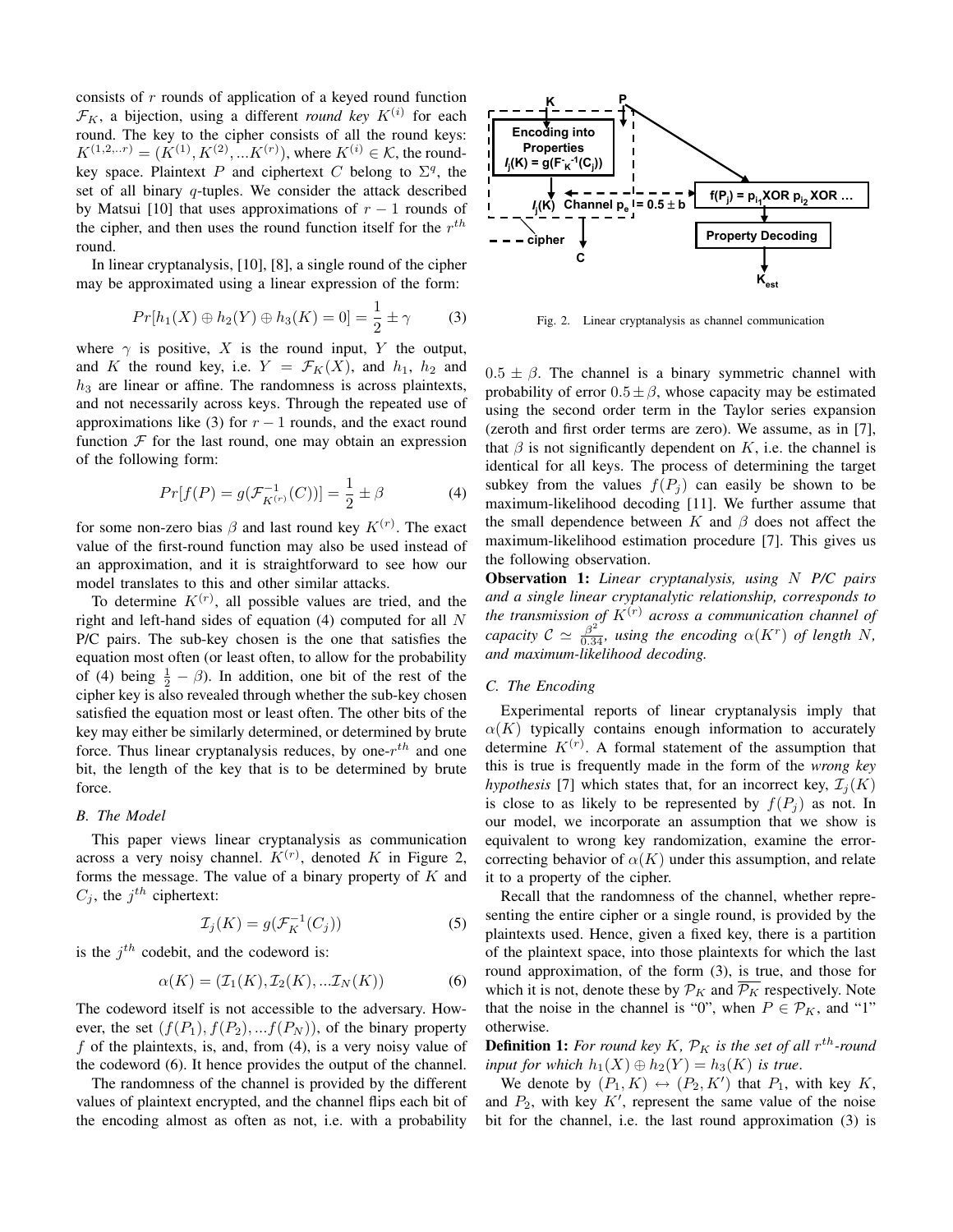either true for both or untrue for both. The following lemma holds.

# Lemma 1:

 $h_3(K) = h_3(K')$  and  $(\mathcal{F}_K^{-1}(C_j), K) \leftrightarrow (\mathcal{F}_{K'}^{-1}(C_j), K')$  $\Rightarrow$   $\mathcal{I}_j(K) = \mathcal{I}_j(K')$ *Proof:*  $(\mathcal{F}_K^{-1}(C_j), K) \leftrightarrow (\mathcal{F}_{K'}^{-1}(C_j), K')$  implies that the

value of  $h_1(X) \oplus h_2(Y) \oplus h_3(K)$  is the same for both values of K. Further, because  $h_3(K) = h_3(K')$ , and  $h_2(C)$  is the same for both K and K', this implies that  $h_1(X)$  is also the same for both values of  $K$ . The value of  $X$  itself is different, but  $h_1(X)$  is not. Further, note that  $h_1(X) = \mathcal{I}(C, K)$ , hence  $\mathcal{I}_j(K) = \mathcal{I}_j(K')$ .  $\Box$ 

Similarly,

# Lemma 2:

 $h_3(K) \neq h_3(K')$  and  $(\mathcal{F}_K^{-1}(C_j), K)$   $!(\leftrightarrow)$   $(\mathcal{F}_{K'}^{-1}(C_j), K')$  $\Rightarrow$   $\mathcal{I}_j(K) = \mathcal{I}_j(K')$ *Proof:* Clear. ⊔

If  $\mathcal{I}_j(K) = \mathcal{I}_j(K')$  too often,  $\alpha(K)$  will not differentiate well between  $K$  and  $K'$ . This motivates the following assumption and Theorem:

**Assumption 1:** Given any two K, K', such that  $K \neq K'$ , *and* C *chosen uniformly at random,*

$$
|Pr[(\mathcal{F}_K^{-1}(C_j), K) \leftrightarrow (\mathcal{F}_{K'}^{-1}(C_j), K')] - \frac{1}{2}| \le \delta
$$

*where* δ *is small*.

Theorem 1: *Assumption 1 is equivalent to the wrong key randomization hypothesis*.

*Proof Sketch:* For distinct K, K', let  $Pr[(\mathcal{F}_K^{-1}(C_j), K) \leftrightarrow$  $(\mathcal{F}_{K'}^{-1}(C_j), K')$  =  $\frac{1}{2}$  + c. Further, let K be the right key, and  $K'$  a wrong key. Wrong key randomization is equivalent to:

$$
\frac{|Pr[f(P_j) = \mathcal{I}_j(K')] - \frac{1}{2}|}{|Pr[f(P_j) = \mathcal{I}_j(K)] - \frac{1}{2}|} << 1
$$
\n
$$
\Leftrightarrow \frac{|(\frac{1}{2} \pm c)(\frac{1}{2} + \beta) + (\frac{1}{2} \mp c)(\frac{1}{2} - \beta) - \frac{1}{2}|}{\beta} << 1
$$
\n
$$
\Leftrightarrow \frac{\beta|c|}{\beta} = |c| << 1
$$

 $\Box$ 

For a "good" round function,  $\delta = 0$ , so that the channel is completely independent of the key. As one might expect from Theorem 1, the error-correcting behavior of  $\alpha$  depends on  $\delta$ , and, in particular, a "good" round function results in a more efficient attack.

**Theorem 2:**  $\lim_{N\to\infty} \frac{\min\_dist(\alpha)}{N} = \frac{1}{2} - \delta$ , where  $min\_dist(\alpha)$  *is the minimum distance of the code*  $\alpha$ *. Hence, a smaller value of* δ *results in a lower attack error*. *Proof Sketch:* Straighforward. □

# V. RELATED KEYS AND CONCATENATION

Consider an RKA, where  $k$  independent keys are used to generate  $n$  related keys. Suppose the function used is

$$
\mathcal{H}: \mathcal{K}^k \to \mathcal{K}^n
$$

$$
\mathcal{H}(\mathcal{L}_1, \mathcal{L}_2, ... \mathcal{L}_k) = (K_1, K_2, ... K_n)
$$

Each related key  $K_i$  can be used for a linear cryptanalytic attack, to produce a key estimate,  $K_{est,i}$ . The relation among the keys may then be inverted in some manner.

# *A. Related-Key Attacks as Concatenated Codes*

# Theorem 3: *The RKA described above is a concatenated code over the cipher channel*.

*Proof Sketch:* H is the outer code, the inversion procedure is its decoding.  $\alpha(K)$  with maximum-likelihood decoding forms the inner code. The key estimates of a single linear cryptanalytic attack,  $K_{est,i}$ , form the output of the super-channel, whose input consists of the related keys  $K_i$ , and probability of error is that of the single-key attack.  $\Box$ 

Figure 3 shows such an attack.



Fig. 3. Related-key Attacks as Concatenated Codes

# *B. The Existence of an Efficient RKA*

Consider any error value, e, reasonably small, corresponding to an amortized cost of  $\frac{N}{d}$  in a single key attack. Assuming that the super-channel is symmetric, let its capacity be  $\mathcal{C}_S(e)$ . (For small values of  $e$ ,  $\mathcal{C}_S(e)$  is close to unity). This gives us: **Theorem 4:**  $\epsilon(N) \to 0$  *and*  $\nu(N) \simeq \Lambda$ , *for all*  $\Lambda \ge \frac{N}{dC_S(e)}$  *is possible, where*  $\frac{N}{d} \geq \frac{0.34}{\beta^2}$ .

*Proof:* Follows from the application of the channel coding theorem to the outer code and the super-channel with capacity  $\mathcal{C}_S(e)$ .  $\Box$ 

Theorem 4 implies that, while it is possible to transmit efficiently, one may not be able to transmit at the capacity of the inner channel if the inner code is bad, even if the outer code is good. Because the inner code has a finite number of message bits, it is not, in general, a good code.

# *C. Construction of a Good RKA*

Forney's constructions of concatenated codes motivate the use of RS codes as the relationship among the keys. Forney uses an RS outer code with a good inner code to reduce